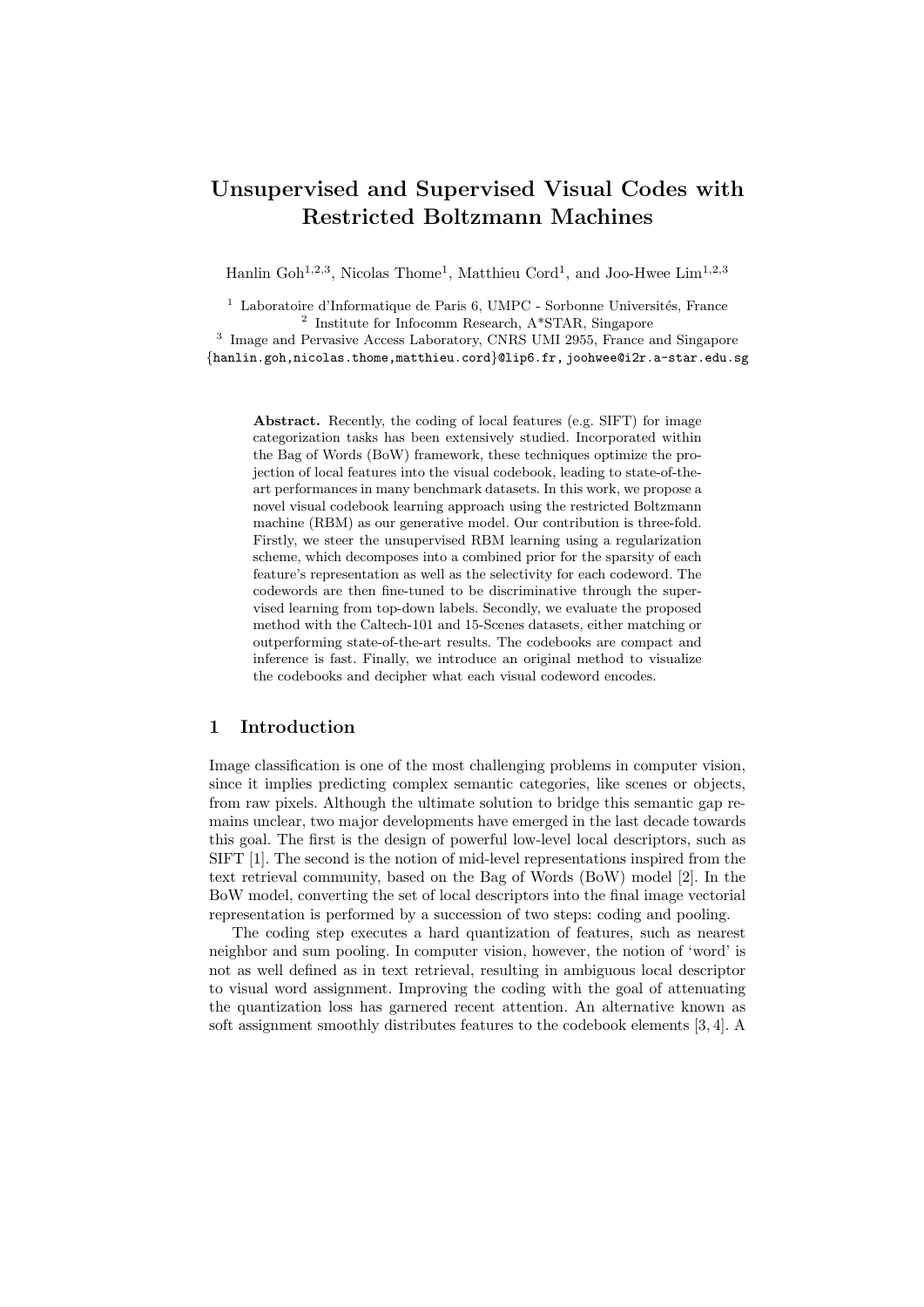2 Hanlin Goh, Nicolas Thome, Matthieu Cord, and Joo-Hwee Lim

variety of machine learning techniques that rely on supervision [5–9] or otherwise, such as sparse coding [10–12] and restricted Boltzmann machines (RBM) [13, 14], have been adapted to tackle the codebook learning problem.

Another flaw of the BoW model is the dissipation of spatial information resulting from pooling over the whole image. To address this, the spatial pyramid scheme [15] computes histograms in fixed multi-resolution spatial grids over the image. Different pooling strategies have also been studied to improve the final image representation used for classification. Max-pooling appears to be a promising alternative to sum-pooling, especially when linear classifiers are used [9, 16]. Therefore, the combination of spatial pyramids and max-pooling is often regarded as the desired strategy leading to state-of-the-art performances. In this work, we focus on the coding step prior to the construction of spatial pyramids.

## 2 Related Work and Contributions

Let us consider a given local descriptor  $\mathbf{x} \in \mathbb{R}^I$  and a matrix  $\mathbf{W} \in \mathbb{R}^{I \times J}$ . Sparse coding is a decoder architecture that attempts to find the vector of linear projections  $\mathbf{z} \in \mathbb{R}^J$  that explicitly minimizes the feature reconstruction error, along with a regularization prior that promotes sparse solutions:

$$
\mathbf{z}^* = \underset{\mathbf{z}}{\operatorname{argmin}} \|\mathbf{x} - \mathbf{W}\mathbf{z}\|_2^2 + \lambda \|\mathbf{z}\|_1,
$$
 (1)

where  $\lambda$  is a constant and the  $\ell_1$  norm is often used to approximate of the  $\ell_0$  norm, leading to a convex problem. Generating the coding for each descriptor requires solving Eq. 1. The inference problem quickly becomes a computational challenge, especially when the number of descriptors or the codebook size  $J$  increases.

Several approaches for limiting the computational cost of sparse coding have been proposed. Yang et al. [17] used a mixture model to represent low-level descriptors, so that the optimization is limited to within a mixture component. Bourreau et al. [11] suggested using two dictionaries: a small one for sparse coding and the other to incorporate locality constraints during pooling. With the best results obtained using a vector of greater than 1 million dimensions, this strategy sacrifices representational compactness to gain encoding speed. Kavukcuoglu et al. [12], on the other hand, learned an encoder-decoder network with an added encoding term to Eq. 1. The burden of the heavy minimization step during inference is transferred to the encoder during learning. However, their model is learned from the pixel-level, making it challenging to achieve competitive performances in benchmarking datasets, such as Caltech 101 [18].

In this paper, our framework is based on restricted Boltzmann machines (RBM), which are encoder-decoder networks. RBMs are faster than sparse coding [10, 11] during inference, as there are no optimization steps involved. Furthermore, RBMs naturally encode locality, transferring the similarity between descriptors from feature space to coding space [19]. RBMs have also been stacked to form hierarchical representations from pixels [20], with selectivity [13] as the prior to train each layer. Sohn et al. [14] extended the work by learning Gaussian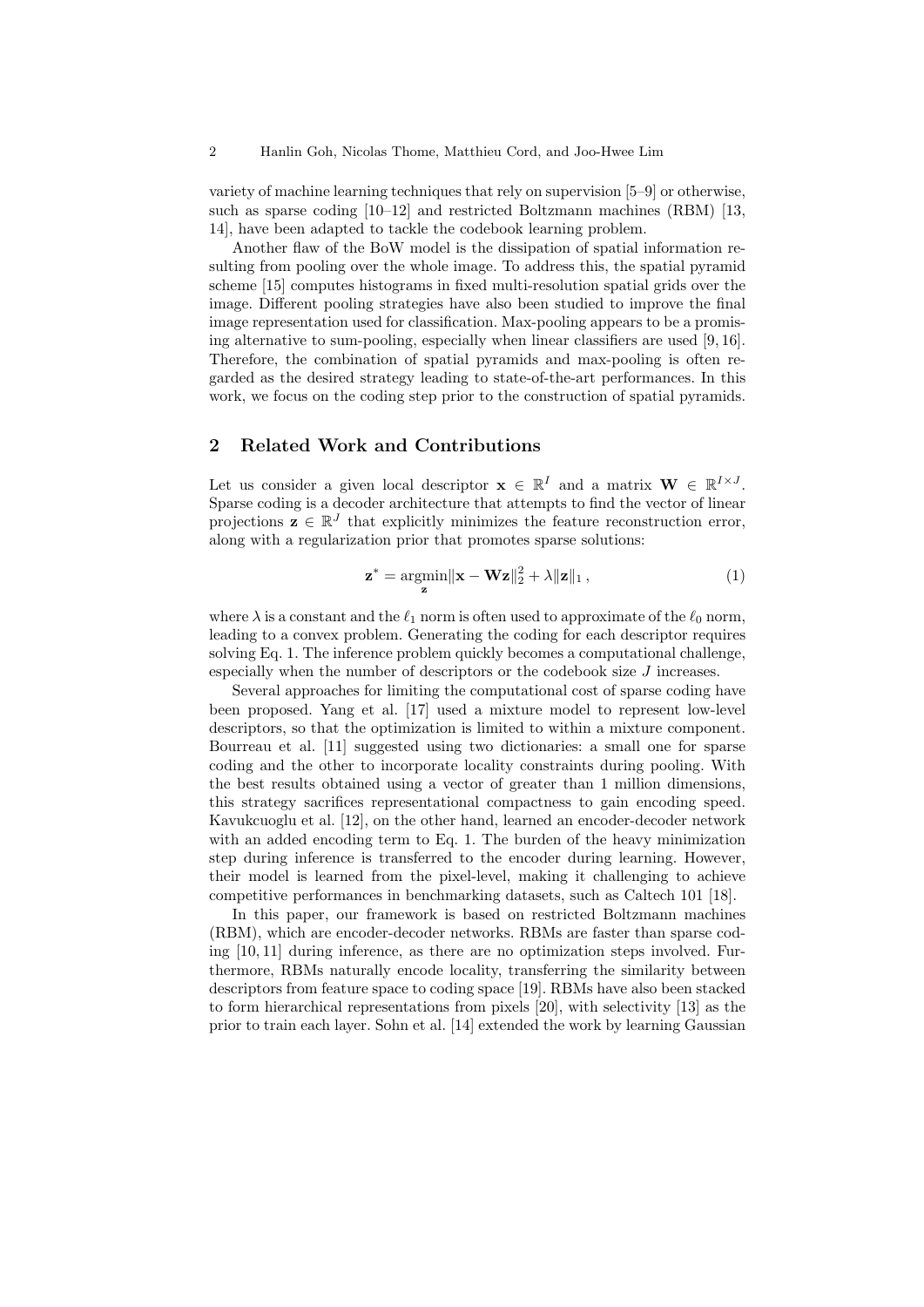RBMs from SIFT rather than pixels, but the overall architecture remains relatively heavy. A separate line of work focuses on biasing RBMs with task-specific properties, such as topographical representations that model transformation invariance [21]. However, existing work only explored image patches as inputs and fall short of attempting image classification within the BoW model.

Sparse coding and RBMs build their codebooks purely from the bottom-up via unsupervised learning without regard of the task. Another class of methods exploit labeled data to increase feature discrimination. Typically, the learning algorithm incorporates an additional supervised term in the optimization, such as mutual information loss [22]. The methods may be classified with respect to the level where discrimination is incorporated. Some methods directly use a discriminative criterion for each local descriptor [5, 6]. Since an image label usually does not propagate to every local portion of the image, these methods are more likely to suffer from noise. Other methods [7–9] use a discriminative term that associates labels to a spatially-pooled global image statistic. This information is "un-pooled" to optimize the codebook parameters and are generally complex and slow. For example, in Yang et al. [8], backpropagation can only be executed stochastically due to pooling, resulting in long training times.

Contributions. In this paper, we propose to learn visual codes from SIFT descriptors using RBMs trained over two phases – a unsupervised learning phase and a supervised fine-tuning phase. The overall architecture follows the standard BoW pipeline. Our contributions are the following:

- During unsupervised learning of local descriptors, we employ a RBM regularization method that jointly enforces sparse representations and selective codewords. For the supervised phase, the codewords are adapted to be discriminative with respect to a local classifier that is concurrently learned.
- Our method leads to very competitive results, either reaching or surpassing the state-of-the-art on both the Caltech-101 and the 15-Scenes datasets. Our image representation is more compact than those of recent methods [11, 14]. Being an encoder-decoder network, the RBM only requires a simple feedforward projection step during inference. This is extremely fast – we observe a boost of at least 200 times relative to decoder-only methods [10, 23, 9, 11].
- Finally, we introduce a new method to visualize the learned codewords for local gradient-based features, such as SIFT.

## 3 Visual Codebook Learning

Fig. 1 shows our BoW framework using restricted Boltzmann machines (RBM) to learn visual codes and perform feature coding during inference. During training, the restricted Boltzmann machine (RBM) is first used to perform unsupervised learning of bottom-up local features (Section 3.1). The learning is concurrently regularized to guide the representation to be sparse and codewords to be selective (Section 3.2). The second phase uses top-down category labels to adjust the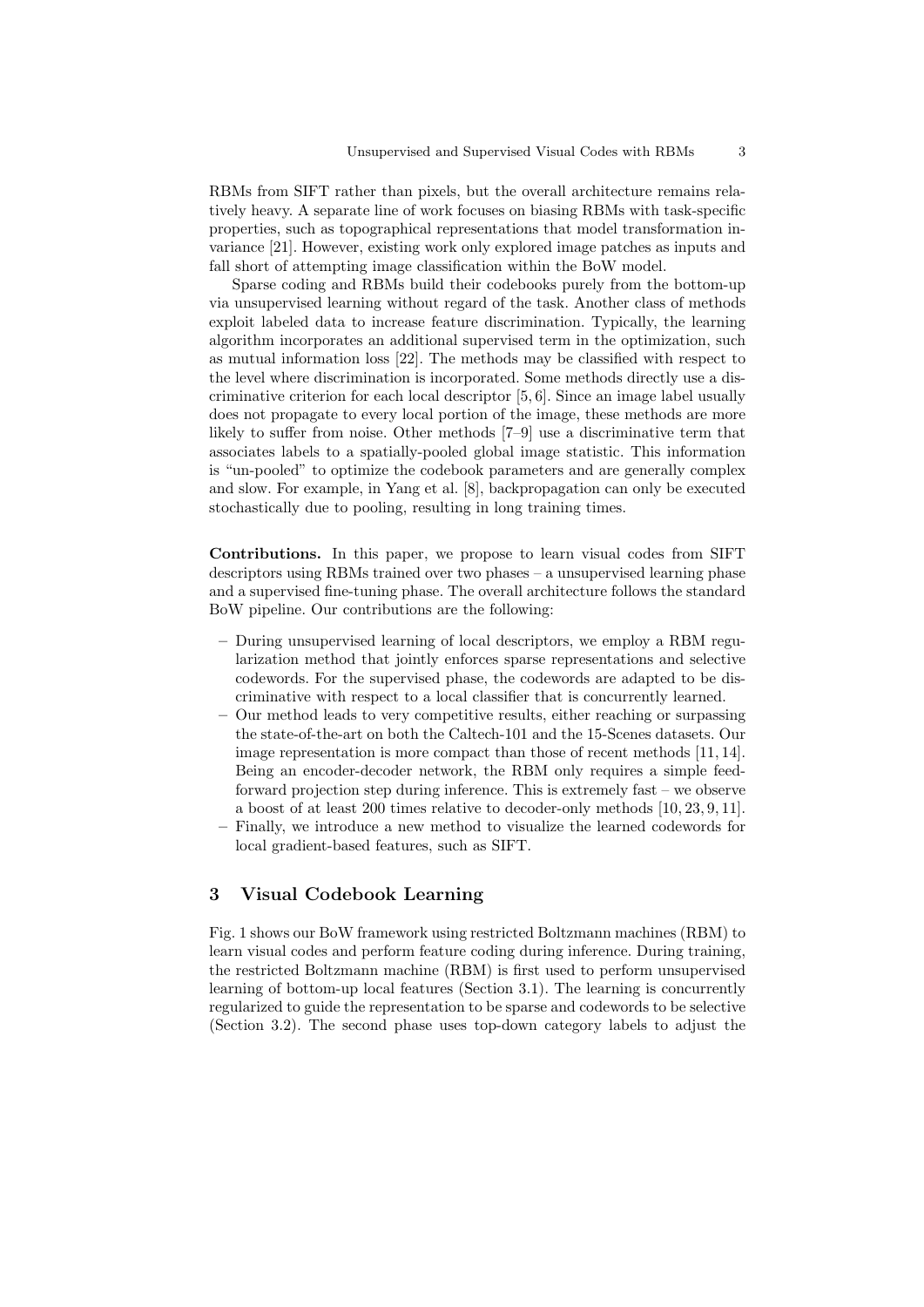

Fig. 1. Our unsupervised and supervised RBM-based BoW architecture consists of five layers of representations. The arrows indicate the operations performed during various phases: 1) unsupervised learning (blue), 2) supervised fune-tuning (red), and 3) SVM classifier learning and classification (black). This paper focuses on the mapping between the local feature layer and the local coding layer ( shaded )

learned codebook. We concurrently learn a local classifier, while backpropagating the residual error to fine-tune codebook (Section 3.3). After training, the RBM is used as a feed-forward encoder to directly infer the coding of each local feature. Spatial pyramids [15] and max-pooling are then used to introduce spatial coding and form the global image signature. Finally, a support vector machine (SVM) is trained to classify signatures into their respective categories.

### 3.1 Unsupervised Learning with Restricted Boltzmann Machines

An RBM is a fully connected bipartite graph with one input feature layer **x** and one latent coding layer  $z$ . The feature layer contains  $I$  dimensions corresponding to the size of the input vector (e.g. 128 for SIFT). The coding layer has J visual codewords used to encode the feature layer.

The layers are connected via undirected weights  $\mathbf{W} \in \mathbb{R}^{I \times J}$ , our visual codebook. Additionally, each unit also receives input from a bias –  $c_i$  or  $b_j$  for the feature layer and coding layer respectively. For a binary RBM, the activation probabilities of units in one layer can be computed by sampling from the opposite layer with a sigmoid activation function as follows:

$$
P(z_j \mid \mathbf{x}) = sigmoid\bigg(b_j + \sum_{i=1}^{I} w_{ij}x_i\bigg),\tag{2}
$$

$$
P(x_i | \mathbf{z}) = sigmoid\bigg(c_i + \sum_{j=1}^{J} w_{ij} z_j\bigg),\tag{3}
$$

where  $x_i$  and  $z_j$  refer to the state of units in the feature and coding layers respectively. Given a visual codebook  $W$  and biases  $b$ , feature  $x$  can be encoded to its visual code z. Likewise, if we have the latent representation z and parameters W and c, the feature x can be reconstructed.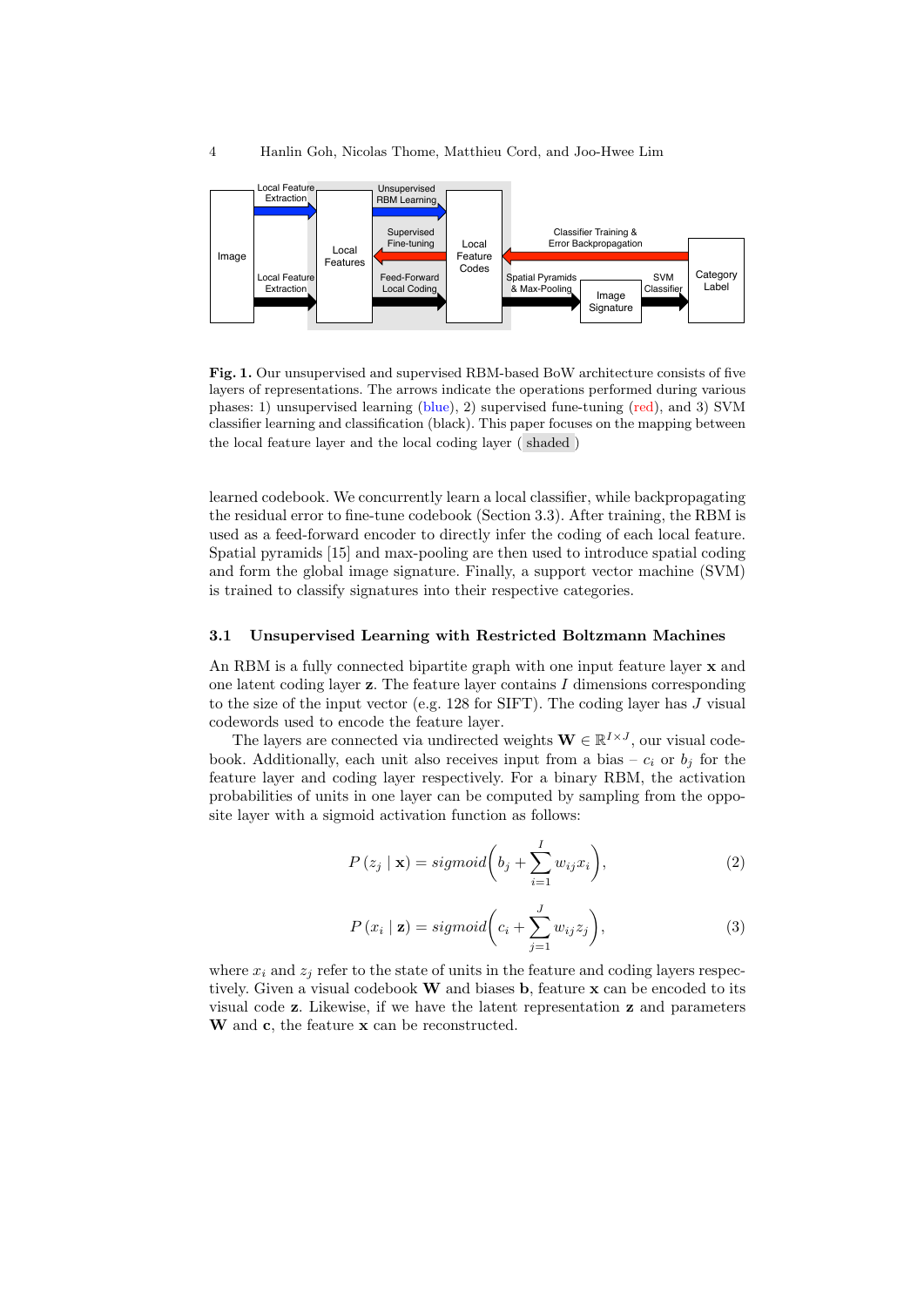The negative log likelihood of states in the RBM can be formulated as an energy function to be minimized:

$$
E(\mathbf{x}, \mathbf{z}) = -\log P(\mathbf{x}, \mathbf{z}) = -\sum_{i=1}^{I} \sum_{j=1}^{J} x_i w_{ij} z_j - \sum_{i=1}^{I} c_i x_i - \sum_{j=1}^{J} b_j z_j.
$$
 (4)

The parameters  $W$ ,  $b$  and  $c$ , are trained with the objective of minimizing the negative likelihood of the data distribution. The optimization is approximated using the contrastive divergence (CD) algorithm [24], whereby the joint states randomly sampled from the data distribution are contrasted against the "fantasy" states that the network believes more than real training data. The estimator is obtained by performing a finite (usually small) number of alternating Gibbs sampling iterations between the two layers. To produce an estimator with lower variance [25], we use the activation probabilities of  $x_i$  and  $z_j$  instead of their binary states when updating the parameters (also see [26]).

#### 3.2 Sparse and Selective Regularization

When learning mid-level representations, we want the encoded feature to exhibit certain characteristics that will ultimately be useful for the image categorization task. This motivates us to regularize the learning of the RBM, by appending a regularization term  $h(\mathbf{z})$  weighted by  $\lambda$  to the RBM optimization problem:

$$
\underset{\{\mathbf{W},\mathbf{c},\mathbf{b}\}}{\arg\min} \quad -\sum_{k=1}^{K} \log \sum_{\mathbf{z}} \Pr\left(\mathbf{x}_k,\mathbf{z}_k\right) + \lambda h(\mathbf{z}).\tag{5}
$$

We explore the notion of sparsity and selectivity in visual coding. Sparsity is a metric of the entire coding vector in response to one input feature; selectivity measures the response of a single visual codeword across a set of input features.

A coarse method to quantify selectivity or sparsity is take the mean response of codewords in either dimension (lifetime for selectivity and population for sparsity). This metric has been exploited to encourage selectivity in RBM learning by penalizing codewords that have high average activations [13]:

$$
h(\mathbf{z}) = \sum_{j=1}^{J} \left\| \hat{p} - \frac{1}{K} \sum_{k=1}^{K} z_{jk} \right\|^2, \tag{6}
$$

where  $\hat{p}$  is the desired (usually low) mean activation probability of each codeword across K examples. A conceptually similar approach of penalizing activation averages across examples have also been suggested [27].

However, simplicity has its drawbacks. This method penalizes a codeword uniformly across the batch of examples, regardless of its supposed selectivity to individual examples. Moreover, a low mean activation could be achieved when collectively the activations are not selective, for example, when the activations are individually equal to the mean  $\hat{p}$ . In this case, the regularization signal may be erroneous. Moreover, the formulation supports only selectivity but not sparsity.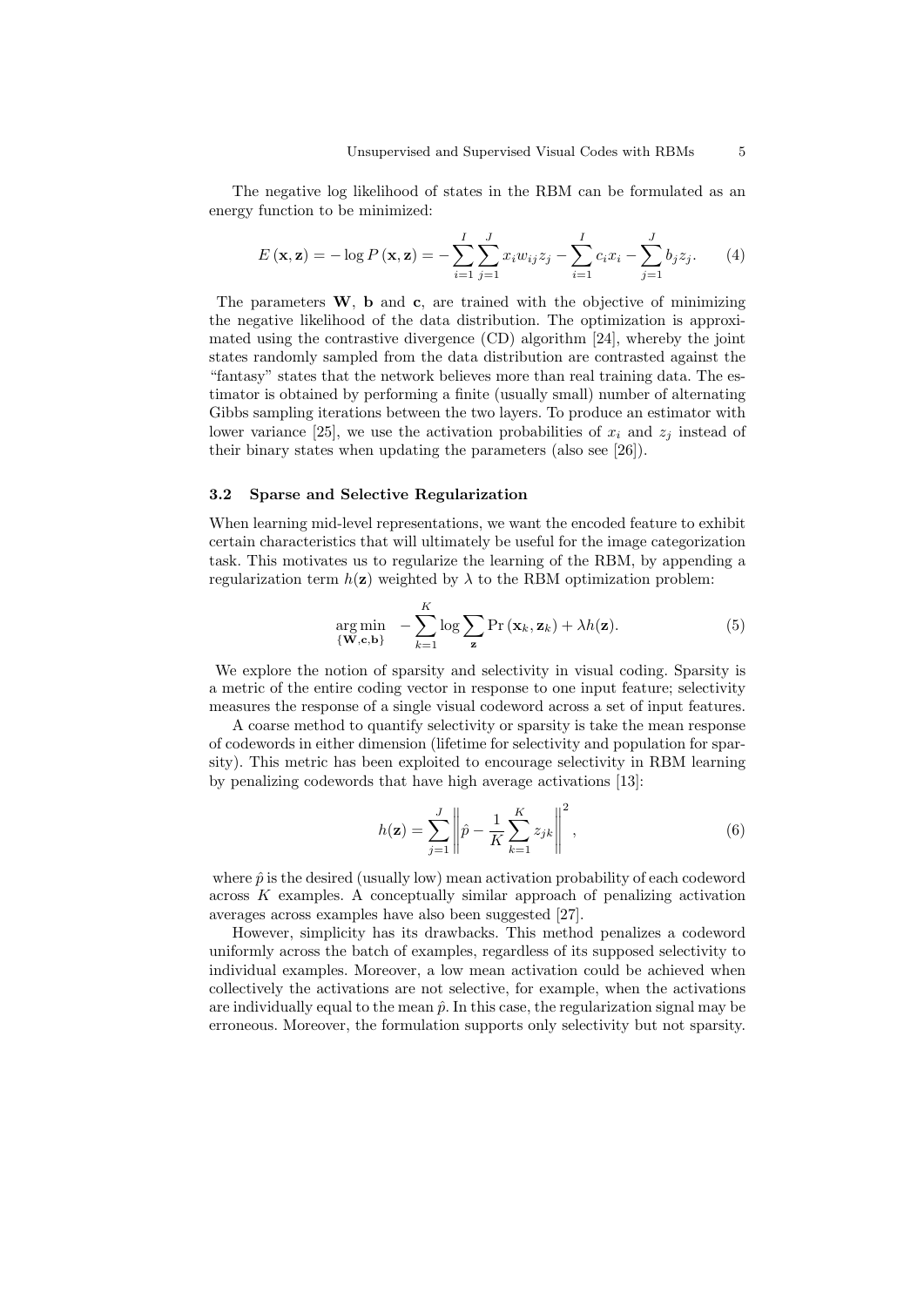During feature coding, each visual codeword should respond to only a small subset of input feature descriptors. Similarly, we want only a small subset of codewords to respond to each feature. When these two requirements are combined, we promote diversity among the codewords and differentiation between the representation of different features. This need for a feature-wise and codeword-wise control of regularization for both sparsity and selectivity is the motivation behind the precise regularization of the RBM.

The aim is to influence the activation of individual codewords j for in response to each input sample k. The desired coding of feature k by codeword  $z_i$  can be denoted by  $p_{jk} \in [0,1]$ , which can be organized into a target matrix  $\mathbf{P} \in \mathbb{R}^{J \times K}$ . Each row  $\mathbf{p}_i$  represents the desired activation vector of codeword  $z_i$  with respect to the set of K input features. Each column  $\mathbf{p}_k$  denotes the population coded representation of feature k. To regularize the RBM,  $h(z)$  can be defined using the cross-entropy loss, summed over  $J$  codewords and  $K$  features:

$$
h(\mathbf{z}) = -\sum_{j=1}^{J} \sum_{k=1}^{K} p_{jk} \log z_{jk} + (1 - p_{jk}) \log (1 - z_{jk}). \tag{7}
$$

Both selectivity and sparsity are induced during learning by crafting appropriate targets P. We regularize the responses of each codeword to match a selective activation distribution and each coding vector to induce sparsity. From a given array of observed data-sampled activations  $\mathbf{z} \in \mathbb{R}^N$  (Fig. 2(a)), we first transform the activations to fit a uniform distribution (Fig.  $2(d)$ ) and subsequently obtain the  $P$  (Fig. 2(e)) by mapping to our target distribution  $(Fig. 2(f))$ . The two-step transformation is formulated as follows:

$$
p_n = (rank(z_n, \mathbf{z}))^{\frac{1}{\mu} - 1},\tag{8}
$$

where rank $(z_n, z)$  assigns a value between 0 to 1 based on the rank of  $z_n$  in z, with smallest given a value of 0 and the largest assigned as 1. The target mean  $\mu \in (0,1)$  positively skews the distribution when  $\mu < 0.5$ . With distribution based targets, some activations will be pulled up while most will be encouraged to be lower. This is as opposed to penalizing activations equally using a meanbased regularization [13, 27].

To obtain a jointly sparse and selective  $P$ , the activations are mapped first by rows, then by columns [28, 29]. Due to the dependance of  $P$  on  $Z$ , we alternate between computing the targets and updating the parameters.

#### 3.3 Supervised Fine-Tuning

After unsupervised learning, we fine-tune the codebooks through supervised learning. We associate each local feature to the image label and modify the codewords to be discriminative with respect to this association. Although we do not pose the exact problem of whole image categorization, we want to improve local feature discrimination to boost the performances for classifying whole images. We present the results with and without supervision in the next section.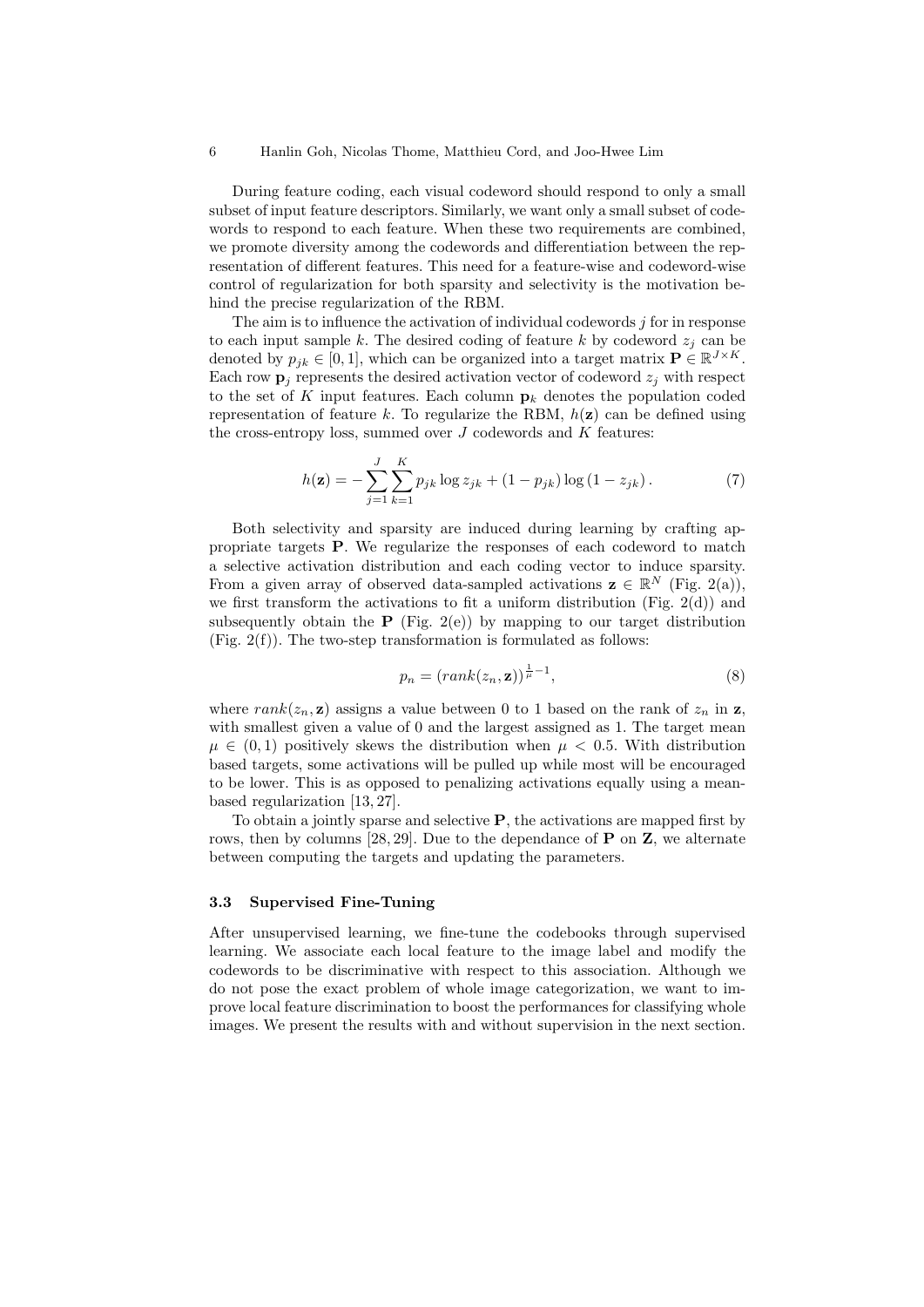

Fig. 2. On the left, the process of mapping a hypothetical set of 100 activations from (a) data-sampled to (c) ranked and finally to (e) sparse or selective target coding. The distributions of the respective activations are shown on the right. A few activations are encouraged to be high, but most have significantly lower target responses

The learned RBM is essentially a two-layer neural network, with initialized parameters that can be fine-tuned via supervised learning. The set of parameters  $(W, b)$  map from the feature layer  $x$  to the mid-level representation  $z$ . For an image categorization task with  $L$  classes, a second set of randomly initialized weights  $\mathbf{M} \in \mathbb{R}^{J \times L}$  and biases  $\mathbf{d} \in \mathbb{R}^{L}$  transform **z** to the one-hot coded category labels  $y \in \mathbb{R}^L$  via feed-forward activations:

$$
y_l = sigmoid\bigg(d_l + \sum_{j=1}^{J} m_{jl} z_j\bigg). \tag{9}
$$

This connectionist architecture makes it simple to introduce supervision with the error backpropagation algorithm, which is designed to optimize multi-layered feed-forward networks. The error  $E$  between the hypothesized class  $y$  and the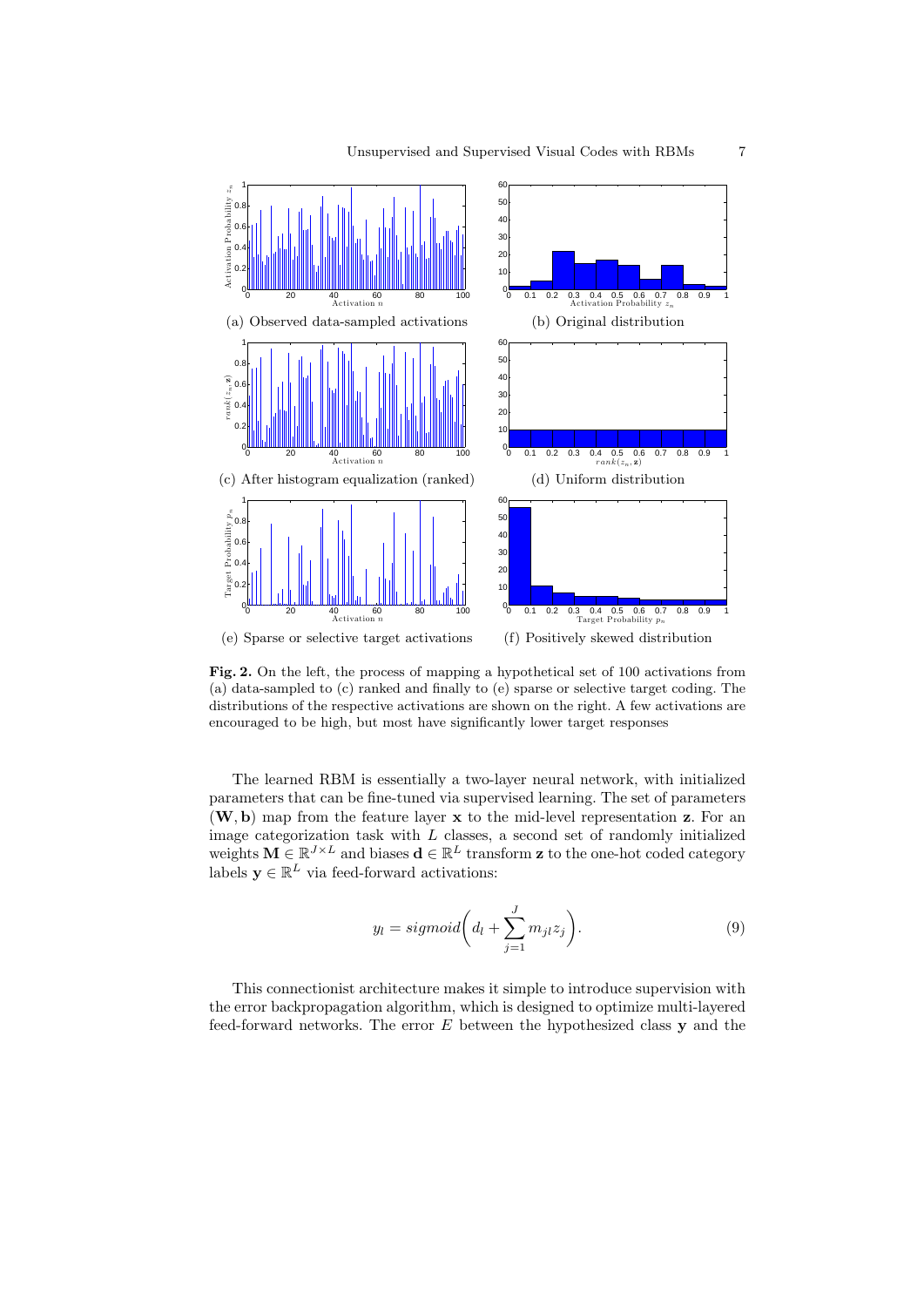ground truth  $\hat{\mathbf{v}}$  is defined as

$$
E(\mathbf{W}, \mathbf{b}, \mathbf{M}, \mathbf{d} \mid \mathbf{x}) = \frac{1}{2} \left\| \hat{\mathbf{y}} - \mathbf{y} \right\|^2.
$$
 (10)

A gradient descent with respect to the parameters across the two layers can be derived. In essence, we are trying to learn a simple one-layer classifier of local representations  $z$ , while fine-tuning parameters  $(W, b)$  of the previous layer based-on residual error backpropagated from the top-down. After fine-tuning, the second-layer parameters M and d are discarded since they are no longer needed for inference. The final codebook is the result of the two-phase unsupervised and supervised learning process.

# 4 Experiment Results and Discussion

#### 4.1 Experimental Setup

For this work, we focus on image categorization on the Caltech-101 dataset [18] and the 15-Scenes [15] dataset. The mean class-wise accuracy was used as the performance metric. The results were compiled over 10 trials.

The images were first resized to a maximum of  $300 \times 300$  pixels. We experimented with two types of low-level local features: 1) SIFT [1] and 2) macrofeature (MF) [9]. SIFT descriptors scaled at  $16 \times 16$  pixels were densely sampled from each image at 8 pixel intervals. Macrofeatures were pooled from  $2 \times 2$  neighborhoods of SIFTs extracted at 4 pixel intervals.

A set of 200,000 randomly selected features were used to train the sparse and selective RBM with 1024 codewords. The trained codebook was used to encode the local features (SIFT or macrofeature). The macrofeatures codebooks were also fine-tuned through supervision. For each trial, a randomly selected set of the training images (either 15 or 30 per category for Caltech-101, and 100 for 15- Scenes) were used for supervised fine-tuning as well as SVM classifier training. The remaining images were used for testing.

From the visual codes, a three-level spatial pyramid was employed using standard pooling grids of  $4 \times 4$ ,  $2 \times 2$  and  $1 \times 1$  to construct the final image signature. Finally, we trained a linear SVM to perform multi-class classification of the test images.

## 4.2 Image Categorization Accuracy

Our best image categorization results obtained on the Caltech-101 dataset were  $71.1 \pm 1.3\%$  and  $78.9 \pm 1.1\%$ , using 15 and 30 training images. This was achieved with 1024 codewords trained on macrofeatures with supervised fine-tuning. For the 15-Scenes dataset, the macrofeatures codebook regularized with sparse and selective performs extremely well, obtaining a result of  $85.7 \pm 0.7\%$ , which was further boosted to  $86.0 \pm 0.5\%$  after supervised fine-tuning.

The macrofeature descriptor consistently outperforms SIFT descriptors, by about 3% on the Caltech-101 dataset and 1.5% for the 15-Scenes dataset. This improvement in performance validates the results reported by Boureau et al. [9].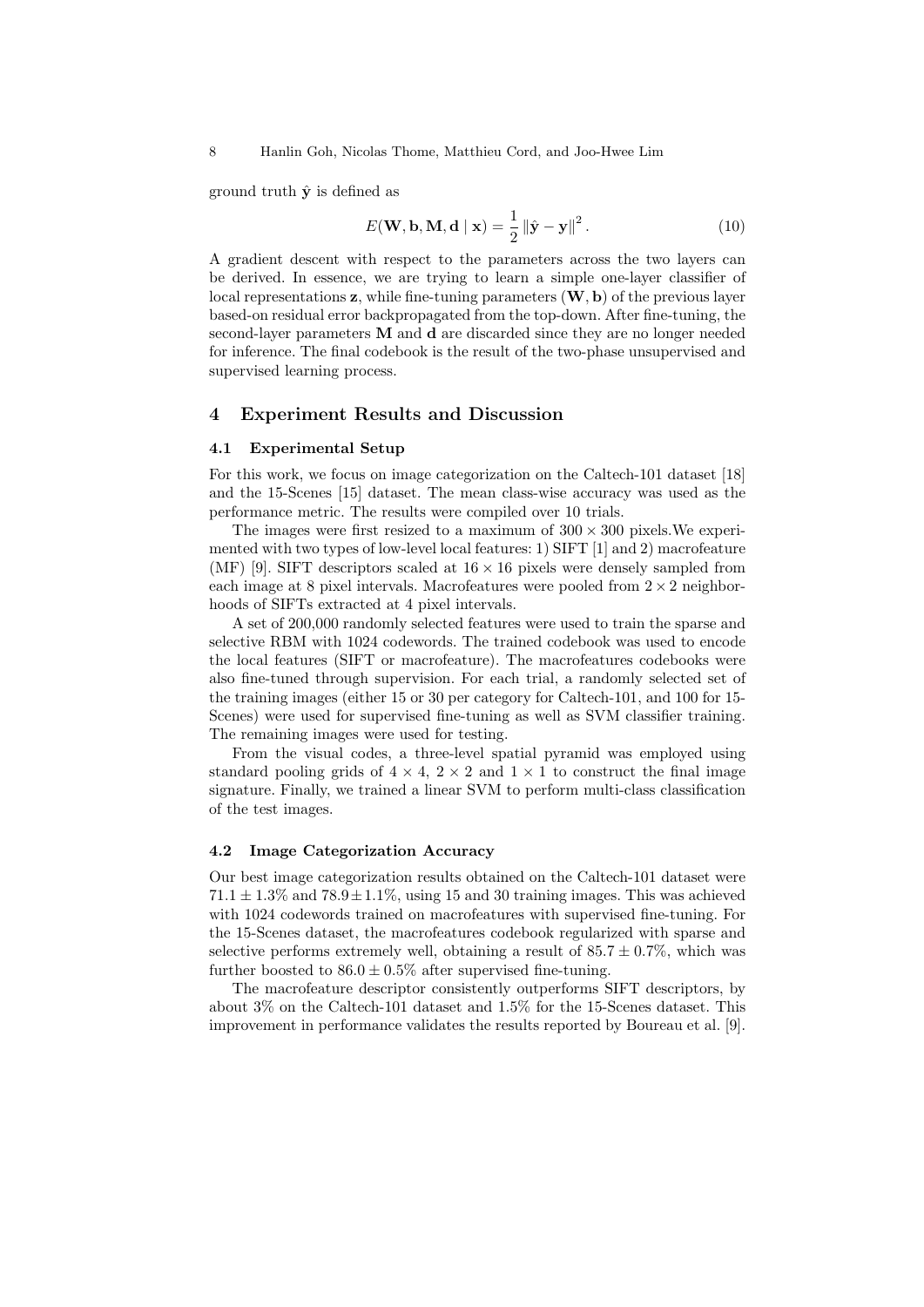Comparison with Other Methods. In Table 1, we compare our results with other feature coding strategies following the same BoW pipeline that use a single feature type for image categorization. For all three setups, we achieved the state-of-the-art results after supervised fine-tuning is performed. Even without supervision, our architecture managed to maintain its competitiveness. It also appears that RBM-based methods are slowly gaining a competitive edge over its assignment coding and sparse coding counterparts.

Table 2 shows the results of non-coding-based methods also using a single feature type, but focusing on aspects of image categorization other than coding. In particular, two recent methods by Duchenne et al. [30] and Feng et al. [31] reported impressive performances of  $80.3 \pm 1.2\%$  and  $82.6\%$  respectively, on the Caltech-101 dataset using 30 training examples. Duchenne et al. [30] used graph matching to encode the spatial information of sparse codes [9], while Feng et al. [31] build upon LLC sparse codes [23] to perform pooling in a discriminative manner. These two methods address the categorization problem in a complete different direction as we do. Our methods are complementarily, with the possibility to make further performance improvements if combined.

| Method                              | Codebook       | $Caltech-101$  |                | 15-Scenes      |
|-------------------------------------|----------------|----------------|----------------|----------------|
|                                     | Size           | 15 tr.         | 30 tr.         | 100 tr.        |
| Non-Learned Assignment Coding       |                |                |                |                |
| Hard assignment [15]                | 200            | 56.4           | $64.6 + 0.8$   | $81.1 + 0.3$   |
| Kernel codebooks [3]                | 200            |                | $64.1 + 1.5$   | $76.7 + 0.4$   |
| Soft assignment [4]                 | 1000           |                | $74.2 \pm 0.8$ | $82.7 \pm 0.4$ |
| <i>Sparse Coding</i>                |                |                |                |                |
| $ScSPM$ [10]                        | 1024           | $67.0 + 0.5$   | $73.2 + 0.5$   | $80.3 + 0.9$   |
| $LLC$ [23]                          | 2048           | 65.4           | 73.4           |                |
| Sparse codes $\&$ max-pooling $ 9 $ | 1024           |                | $75.7 + 1.1$   | $84.3 + 0.5$   |
| Multi-way local pooling [11]        | $1024\times65$ |                | $77.3 \pm 0.6$ | $83.1 \pm 0.7$ |
| Restricted Boltzmann Machine        |                |                |                |                |
| $CDBN$ [20]                         | 200            | $57.7 \pm 1.5$ | $65.4 + 0.5$   |                |
| Sparse RBM [14]                     | 4096           | 68.6           | 74.9           |                |
| CRBM [14]                           | 4096           | 71.3           | 77.8           |                |
| Supervised Learning                 |                |                |                |                |
| Discriminative dictionary [9]       | 2048           |                |                | $85.6 \pm 0.2$ |
| LC-KSVD [6]                         | 1024           | 67.7           | 73.6           |                |
| Our Method                          |                |                |                |                |
| Unsupervised SS-RBM (SIFT)          | 1024           | $66.8 + 1.6$   | $75.1 + 1.2$   | $84.1 + 0.8$   |
| Unsupervised SS-RBM (MF)            | 1024           | $70.2 \pm 1.9$ | $78.0 \pm 1.4$ | $85.7 \pm 0.7$ |
| Supervised SS-RBM (MF)              | 1024           | $71.1 \pm 1.3$ | $78.9 \pm 1.1$ | $86.0 \pm 0.5$ |

Table 1. Performance comparison with BoW coding methods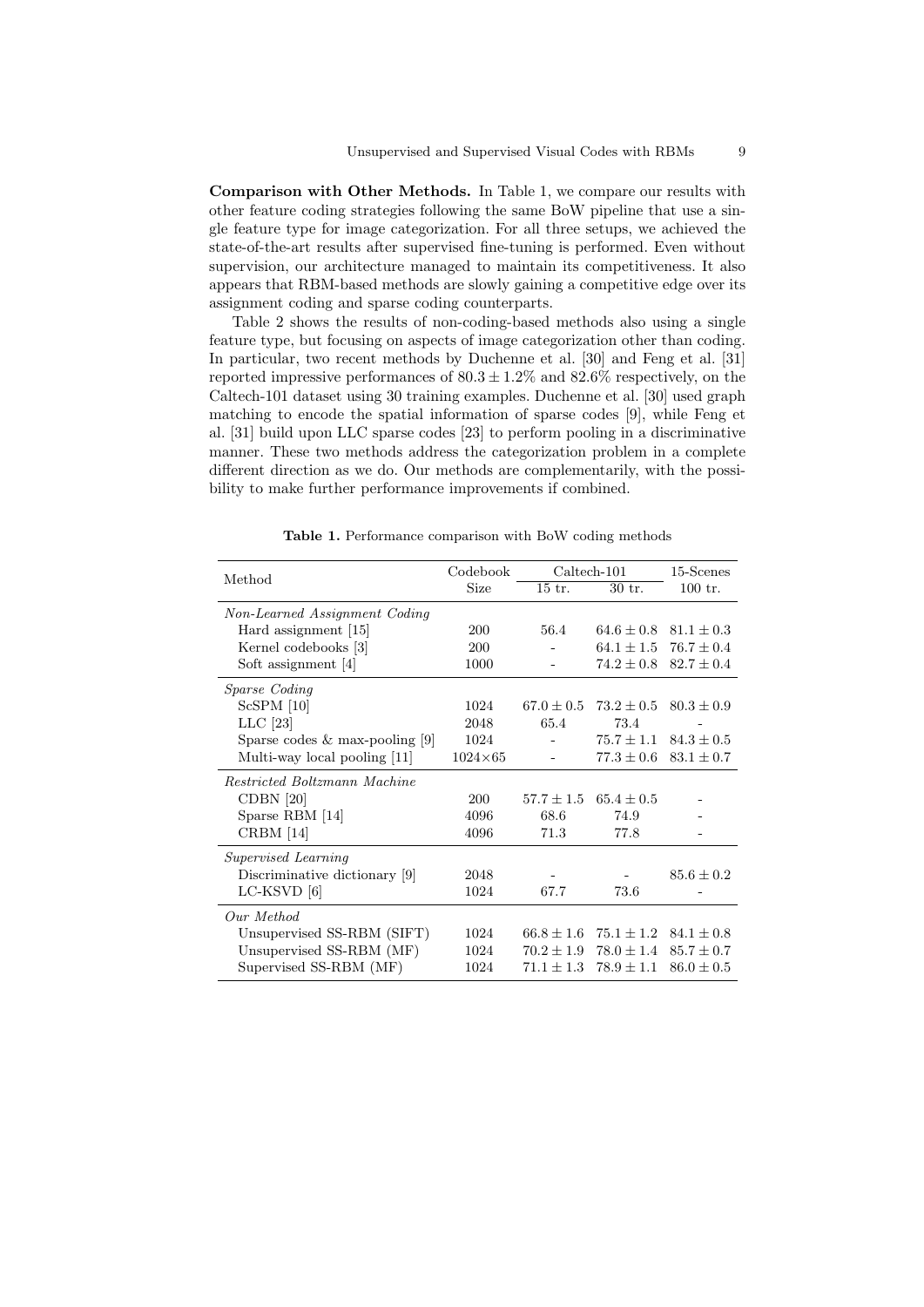#### 10 Hanlin Goh, Nicolas Thome, Matthieu Cord, and Joo-Hwee Lim

| Method                            | $Caltech-101$  | 15-Scenes      |              |
|-----------------------------------|----------------|----------------|--------------|
|                                   | $15$ tr.       | $30$ tr.       | $100$ tr.    |
| NBNN[32]                          | $65.0 \pm 1.1$ | 70.4           | $75 + 3$     |
| NBNN kernel [33]                  | $69.2 \pm 0.9$ | $75.2 \pm 1.2$ | $85 + 4$     |
| Hierarchical Gaussianization [34] |                |                | 85.2         |
| Graph-matching kernel [30]        | $75.3 \pm 0.7$ | $80.3 \pm 1.2$ | $82.1 + 1.1$ |
| $GLP$ [31]                        | 70.3           | 82.6           | 83.2         |

Table 2. Results of other non-coding-based approaches, such as kernel methods

Impact of Supervised Fine-Tuning. Supervised fine-tuning was performed on codebooks trained on macrofeatures. As reported in Table 1, when supervision is used, there is a slight improvement of classification accuracy in all datasets. An analysis of individual trials with 30 training examples on Caltech-101 (Fig. 3) revealed that every experimental trial is improved through fine-tuning. For example, the average improvement per trial is  $0.9 \pm 0.6\%$  – a statistically significant gain. Our results are marginally better than those of the discriminative dictionary [9], which optimizes for global labeling via a more complex process as compared to our local labeling method. We also outperform LC-KSVD [6], mainly due to superior unsupervised learning and local features.



Fig. 3. Results of 10 trials on Caltech-101 (30 examples) with unsupervised learning only (blue) and adding supervision (red) shows every trial improving after fine-tuning

#### 4.3 Computational Resources

Representation Compactness. For a fair comparison with other methods, we show in Fig. 4 the results of a SIFT codebook trained on Caltech-101 (30 examples) only using unsupervised RBM learning regularized with sparsity and selectivity. Our method remains very competitive even as the codebook size is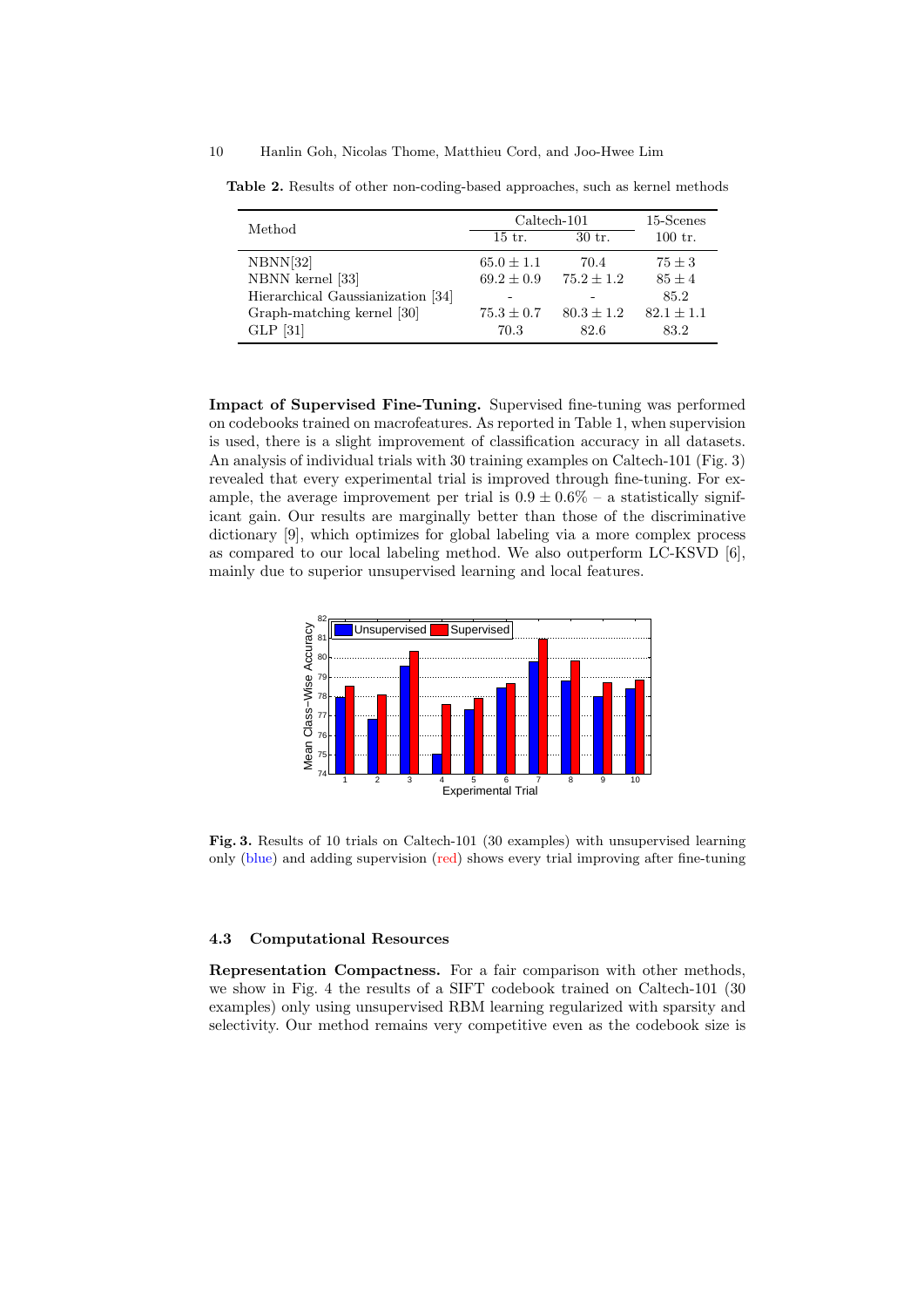reduced by four times from 4096 to 1024. With only 128 codewords, we are still able to get accuracies greater than 60%. We observed that a larger codebook has more capacity to capture the diversity in the features, but it is also more likely to exhibit codeword redundancy. From our experiments, 1024 codewords appear to give a good balance between diversity and conciseness.

The results using soft assignment [4] is  $74.2 \pm 0.8\%$ . With the same codebook size, we manage to achieve a higher accuracy of  $78.0 \pm 1.4\%$  purely with unsupervised learning. Our result matches that of the CRBM [14] (77.8%), but we used only a quarter of the codewords. Our performance also mirrors that of Boureau et al. [11] of  $77.3 \pm 0.6\%$ , although due to their pooling strategy, the final image signature is 65 times larger than ours.



Fig. 4. Classification results of an unsupervised SIFT codebook Caltech-101 (30 training examples) with varying number of codewords. The performance degrades but remains competitive even when the number of codewords is dramatically reduced

Inference Speed. Feature coding is fast during inference because we exploit the encoder nature of the RBM. The inference time for the architecture is the same, no matter supervised or unsupervised, because we merely modify existing parameters during supervised learning. For each descriptor, only a feed-forward computation needs to be performed to obtain its coding. Batches of descriptors can be computed concurrently with suitable implementations. The advantage of inference speed is significant when compared against sparse coding methods, which have to run the sparse optimization during inference. Experimentally, we observed a speedup of at least 200 times as compared to the ScSPM method [10].

## 4.4 Visualization of Codewords

Neural networks are often considered to be black boxes, with low interpretability of what is learned. However, sparse RBMs that model image pixels are able to visualize the layer of units as a collection of bases that resemble Gabor filters [13].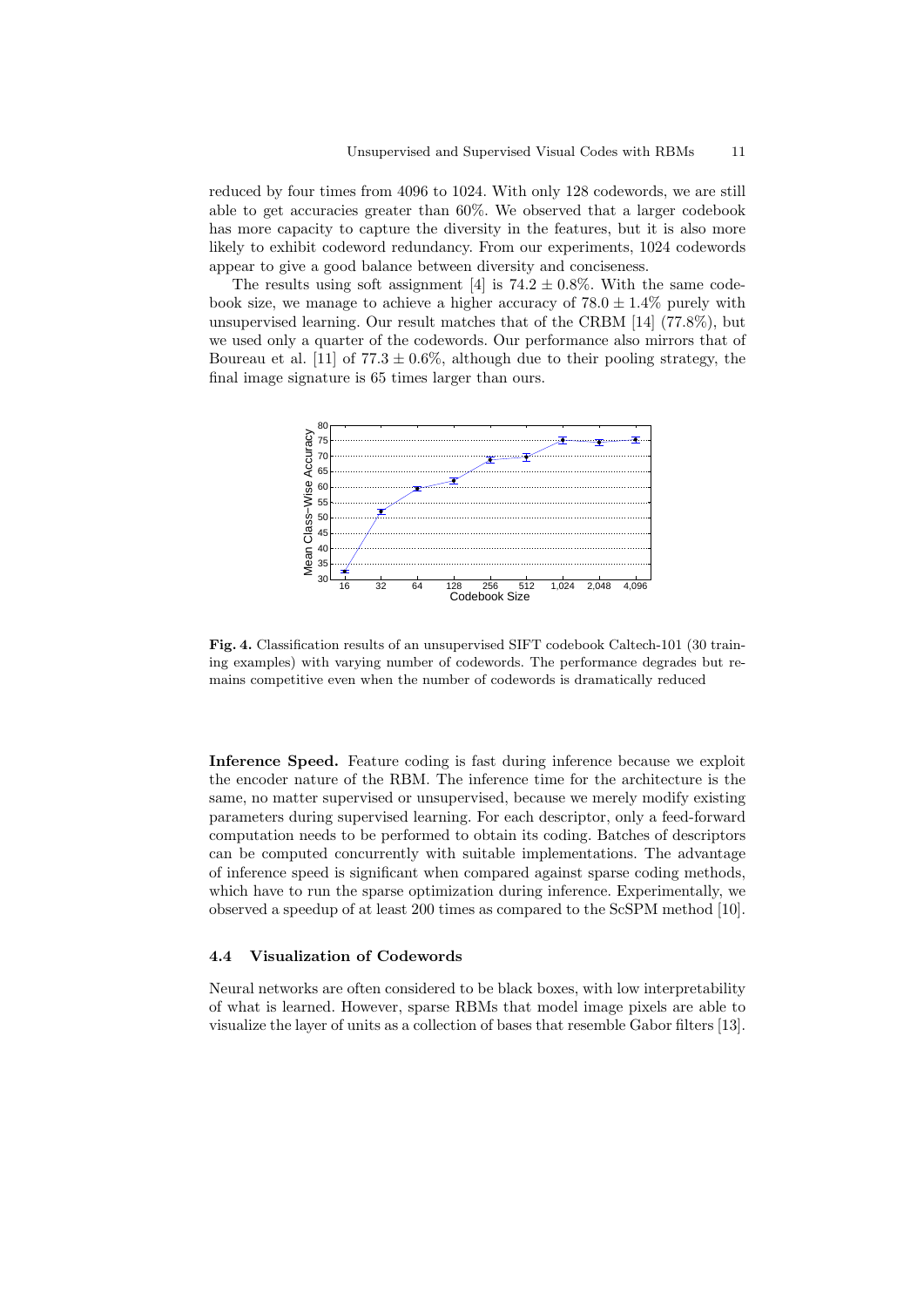#### 12 Hanlin Goh, Nicolas Thome, Matthieu Cord, and Joo-Hwee Lim

Here, we want to visualize the result of unsupervised learning of local gradient features, such as SIFT. Each codeword can be extracted as a 'filter' over the input SIFT feature space. Since each descriptor is split into a  $4 \times 4$  neighborhood grid, from which local gradients are computed, we partition each filter in the same manner. We assign to each partition its dominant orientation with a strength proportional to its response.

The resulting visualization is a filter map as shown in Figure 5. In many codewords, opposing gradients are paired (i.e. red-cyan, orange-blue, yellow-purple, green-magenta. Each pairing also has a consistent direction, for example redcyan pairings only occur left and right of each other and orange-blue pairing occurs at around 135 and 315 degrees. It is interesting that such coherent structures can be automatically discovered by the regularized RBM. The codewords appear to encode generic image structure. When few codewords are used, they tend to be very diverse, resulting in concise codebooks. As the size of codebook increases, more redundancy is built into the codebook, as it gets increasingly difficult to discover features that are very different from one another. This may be the reason why the performances of smaller codebooks are relatively high, while the results of larger codebooks tend to stagnate.



Fig. 5. Visualization of some visual codewords learned from SIFT using (a) standard RBMs and (b) sparse and selective RBMs. Each square represents a visual codeword projected back into the feature space. Each codeword is further partitioned into  $4 \times 4$ neighborhoods, each displaying its dominant orientation as one of eight colors, while the response strength of the partition is indicated by its color intensity (see legend). Our codewords capture spatially coherent structure, encoding a variety of (c) smooth gradients, (d) lines and edges, (e) textured gratings and (f) other complex features, such as corners, bends and center-surround features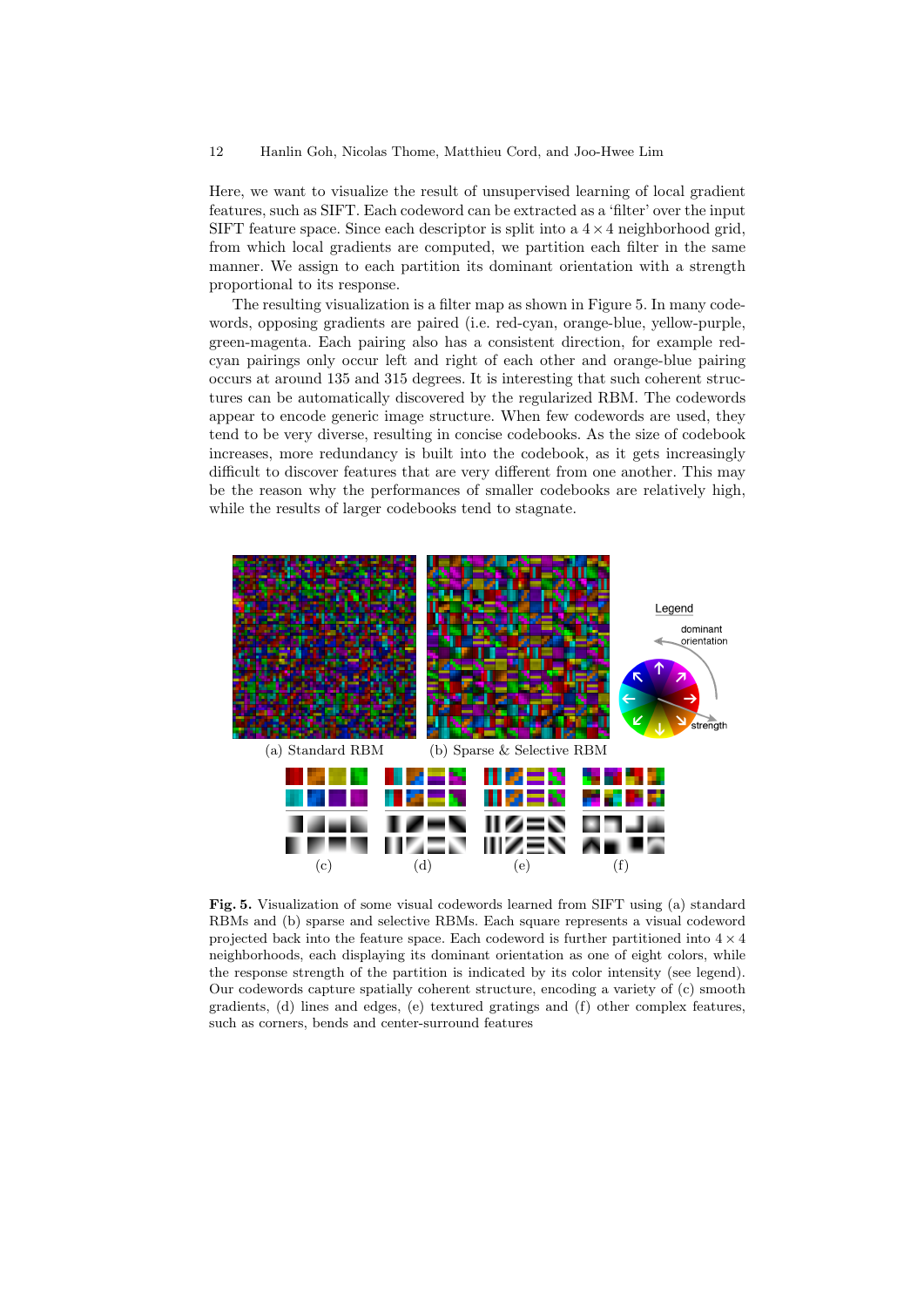## 5 Conclusion

In this paper, we used the RBMs to learn visual codebooks from SIFT features, within the BoW framework. The visual codebooks are trained in two learning phases - unsupervised and supervised. The unsupervised learning is designed to maximize the likelihood of data, while being regularized to be jointly sparse and selective. The supervised phase is executed by error backpropagation, which concurrently learns the mapping from the coding layer to the labels, while finetuning the codebook parameters.

The image categorization results achieved on benchmarking datasets (Caltech-101 and 15-Scene) are extremely competitive with other state-of-the-art methods. It performs surprisingly well even with small codebooks. Feature coding during inference is fast because the RBM acts as a simple feed-forward encoder. Through codebook visualization, we discover that the codebooks are concise and capture the underlying structure of gradients in the image.

Although the supervised optimization for associating local descriptors to labels is simple, it deviates from the actual problem of global image categorization. Future work to improve the framework should attempt to alleviate the limitations by exploring computationally efficient and lossless pooling methods.

## References

- 1. Lowe, D.: Distinctive image features from scale-invariant keypoints. IJCV 60 (2004) 91–110
- 2. Sivic, J., Zisserman, A.: Video Google: A text retrieval approach to object matching in videos. In: ICCV. (2003)
- 3. van Gemert, J., Veenman, C., Smeulders, A., Geusebroek, J.M.: Visual word ambiguity. PAMI (2010)
- 4. Liu, L., Wang, L., Liu, X.: In defense of soft-assignment coding. In: ICCV. (2011)
- 5. Mairal, J., Bach, F., Ponce, J., Sapiro, G., Zisserman, A.: Supervised dictionary learning. In: NIPS. (2008)
- 6. Jiang, Z., Lin, Z., Davis, L.S.: Learning a discriminative dictionary for sparse coding via label consistent K-SVD. In: CVPR. (2011)
- 7. Yang, L., Jin, R., Sukthankar, R., Jurie, F.: Unifying discriminative visual codebook generation with classifier training for object category recognition. In: CVPR. (2008)
- 8. Yang, J., Yu, K., Huang, T.: Supervised translation-invariant sparse coding. In: CVPR. (2010)
- 9. Boureau, Y., Bach, F., LeCun, Y., Ponce, J.: Learning mid-level features for recognition. In: CVPR. (2010)
- 10. Yang, J., Yu, K., Gong, Y., Huang, T.: Linear spatial pyramid matching using sparse coding for image classification. In: CVPR. (2009)
- 11. Boureau, Y., Le Roux, N., Bach, F., Ponce, J., LeCun, Y.: Ask the locals: Multiway local pooling for image recognition. In: ICCV. (2011)
- 12. Kavukcuoglu, K., Sermanet, P., Boureau, Y., Gregor, K., Mathieu, M., LeCun, Y.: Learning convolutional feature hierachies for visual recognition. In: NIPS. (2010)
- 13. Lee, H., Ekanadham, C., Ng, A.: Sparse deep belief net model for visual area V2. In: NIPS. (2008)